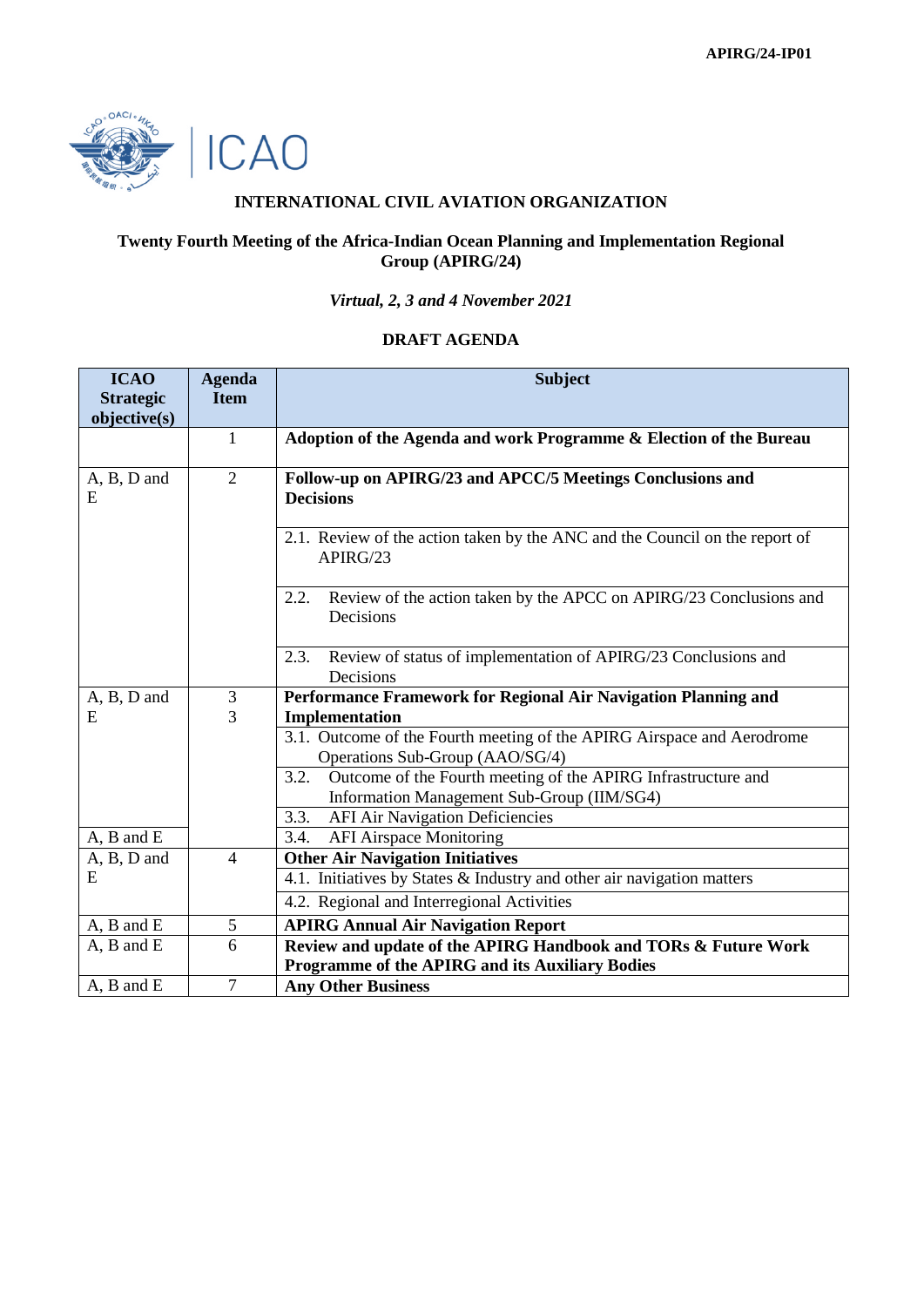# **Twenty Fourth Meeting of the Africa-Indian Ocean Planning and Implementation Regional Group (APIRG/24)**

# **Agenda Item Subjects** 1 **Adoption of the Agenda and work Programme & Election of the Bureau** Under this agenda item, the meeting will review the Agenda and work Programme. The Group will also elect the APIRG Officials, e.g. the chairperson, the first vice and the second vice chairs. 2 **Follow-up on APIRG/23 and APCC/5 Meetings Conclusions and Decisions 2.1. Review of the action taken by the ANC and the Council on the report of APIRG/23** The Group will review the actions taken by the ANC and Council on the APIRG/23 Conclusions and **Decisions 2.2. Review of the action taken by the APCC on APIRG/23 Conclusions and Decisions** The Group will review the actions taken by the APCC on the APIRG/23 Conclusions and Decisions. **2.3. Review of status of implementation of APIRG/23 Conclusions and Decisions** The Group will review the progress made in the follow-up actions by the States, International Organizations and ICAO Secretariat on the APIRG/23 Conclusions and Decisions. 3 **Performance Framework for Regional Air Navigation Planning and Implementation 3.1. Outcome of the Fourth meeting of the APIRG Airspace and Aerodrome Operations Sub-Group (AAO/SG4)** The Group will review the Report of the AAO/SG4 Meeting and take action on the proposed draft Conclusion/Decisions or other initiatives, as required. The Group will also discuss other relevant ATM/SAR and AOP matters, if any raised by the States, the Secretariat and the Industry. **3.2. Outcome of the Fourth meeting of the APIRG Infrastructure and Information Management Sub-Group (IIM/SG4)** The Group will review the Report of the IIM/SG4 Meeting and take action on the proposed draft Conclusion/Decisions or other initiatives, as required. The Group will also discuss other relevant CNS, AIM and MET matters, if any raised by the States, the Secretariat and the Industry. **3.3. AFI Air Navigation Deficiencies** Under this agenda item, the meeting will be updated on the progress made in the operationalization of

## **EXPLANATORY NOTES ON THE AGENDA ITEMS**